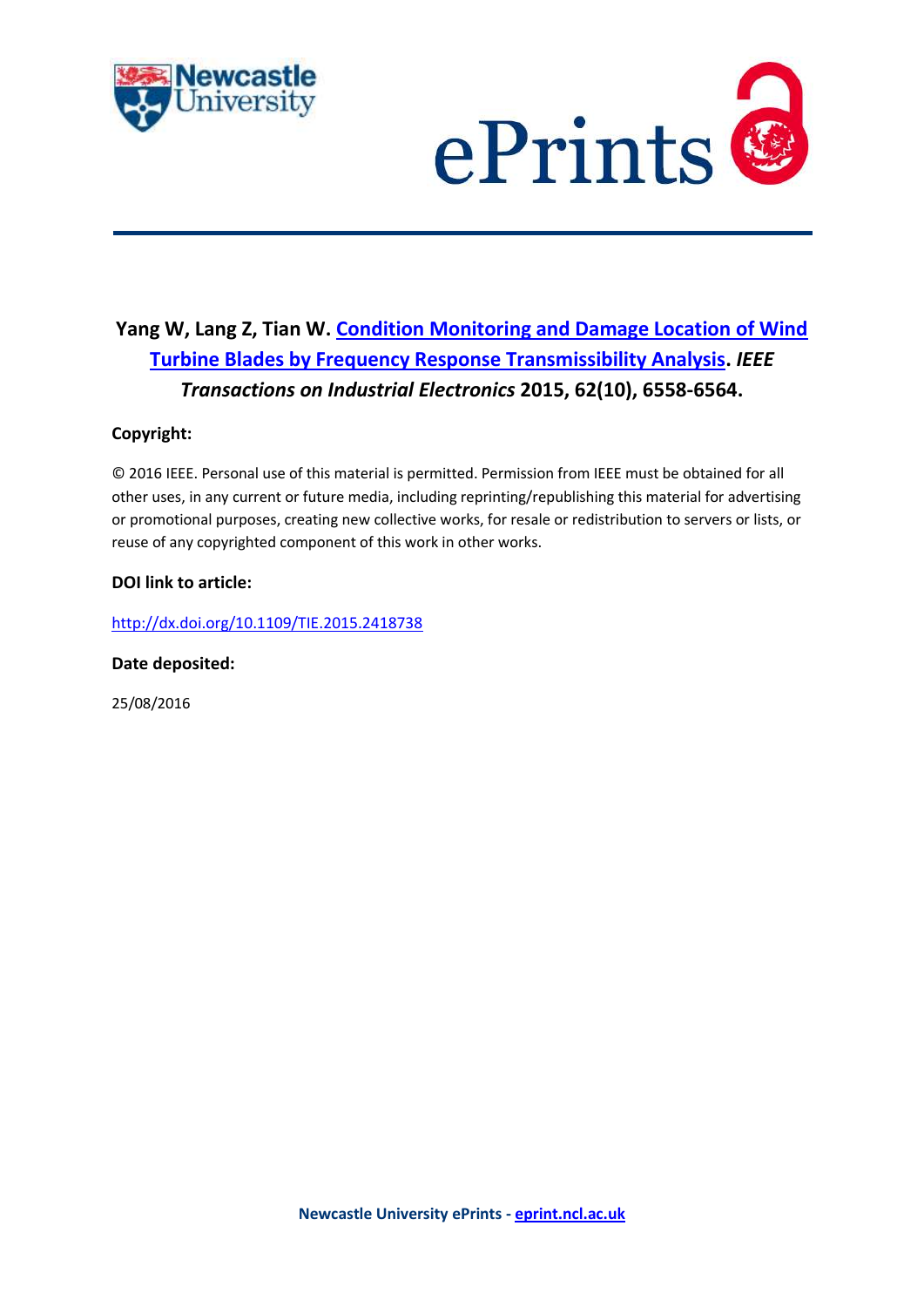# Condition Monitoring and Damage Location of Wind Turbine Blades by Frequency Response Transmissibility Analysis

*Abstract* **— Incipient defects occurring in long wind turbine (WT) blades are difficult to detect using the existing condition monitoring (CM) techniques. To tackle this issue, a new WT blade CM method is studied in this paper with the aid of the concept of the transmissibility of Frequency Response Functions (FRFs). Different from the existing CM techniques that judge the health condition of a blade by interpreting individual CM signals, the proposed method jointly utilizes the CM signals measured by a number of neighboring sensors. This offers the proposed technique a unique capability of both damage detection and location. The proposed technique has been experimentally verified by using the real CM data collected during the fatigue and static tests of a full scale WT blade. Experiment has shown that the new technique is effective not only in damage detection but in damage location when either Fiber Bragg Grating (FBG) strain gauges or accelerometers are used for data acquisition.**

**Index Terms—wind turbine, blade, transmissibility analysis, condition monitoring.**

#### I. INTRODUCTION

Wind turbine (WT) blades capture energy from wind and convert it to mechanical energy for electricity power generation. They are therefore one of the most critical components in a WT system. However, WT blades are exposed to direct harsh environment, suffering constantly varying loads, experiencing temperature and humidity changes, erosion, and corrosion in operation. They are also the most vulnerable component in a WT. The long-term practice has shown that blade failures account for about 10% of all WT failures that have been reported [\[1\].](#page-6-0) These blade failures lead to over 15% of total downtime [\[2\],](#page-6-1) which means a significant revenue loss to the operator. Moreover, a catastrophic failure of blade could result in the loss of the whole turbine or even casualty and damage to neighboring facilities in the wind farm. Thus, blade failures have a profound impact on the cost of energy from wind [4]. For this reason, to detect the failure of blade as early as possible and take measures to protect those being defective is of great significance in increasing the availability and therefore the economic return of WTs.

As mentioned in [\[5\],](#page-6-2) at present onsite visual inspections at regular intervals are being popularly used for blade condition monitoring (CM). Such an approach can provide 'snapshots' of the actual health condition of the blades. It is

however unlikely to carry out in unfavourable sea and weather conditions. Moreover, onsite inspection of blade requires specialized equipment (e.g., cranes and working platforms) and expert personnel, which will consume lots of time and money. In offshore circumstance, onsite inspection will become more problematic and expensive due to the limited access to rough sea and additional costs on vessels and other tools specially required in the work on sea. For these reasons, online CM is strongly recommended.

In the last decades, efforts have been made to develop various online CM techniques dedicatedly for WT blades [\[6\]\[7\]](#page-6-3)[\[8\]\[9\]](#page-6-4)[\[10\]\[](#page-7-0)11], some of which are already commercialized (e.g., Moog Insensys' rotor monitoring system designed based on optical fibre sensors [12]) while others are still in research (e.g. vibration analysis [5], electrical resistance [6], acoustic emission [\[13\],](#page-7-1) Ultrasonic wave [14], etc.). Recently, a few cost-effective blade CM techniques were reported, for example [15] used the generator stator current signal to monitor the health conditions of blades in a permanent magnet direct-drive WT; [9] and [16] detected blade failure by interpreting the data collected by WT SCADA system. All these efforts have advanced the blade CM technology to certain extent. However, they have not provided a fully successful tool for predicting the actual health condition of WT blades particularly those with large sizes. The reasons can be various, but the major ones can be summarized as follows:

- The incipient defect cannot lead to significant change in the structural integrity of the blade. As a consequence, the bending moment measured at the root section of a blade [12] or the dynamic response indicated by WT SCADA data [16] is not sensitive enough to the defect when the defect is in its infancy. Owing to this reason, the available blade CM techniques that rely on interpreting the root bending moment signals have limitation in detecting incipient defects in addition to their inefficiency in damage location;
- Because of the high damping of the composite materials used in blades, the acoustic emission and ultrasonic waves are significantly damped in the process of wave transmission. Consequently, the acoustic emission and ultrasonic sensors cannot receive effective CM signals if they are mounted far from the position of the defect. In addition, both acoustic emission and ultrasonic CM signals need to be collected by using a high sampling frequency (usually  $\geq$  20 kHz). This means that a large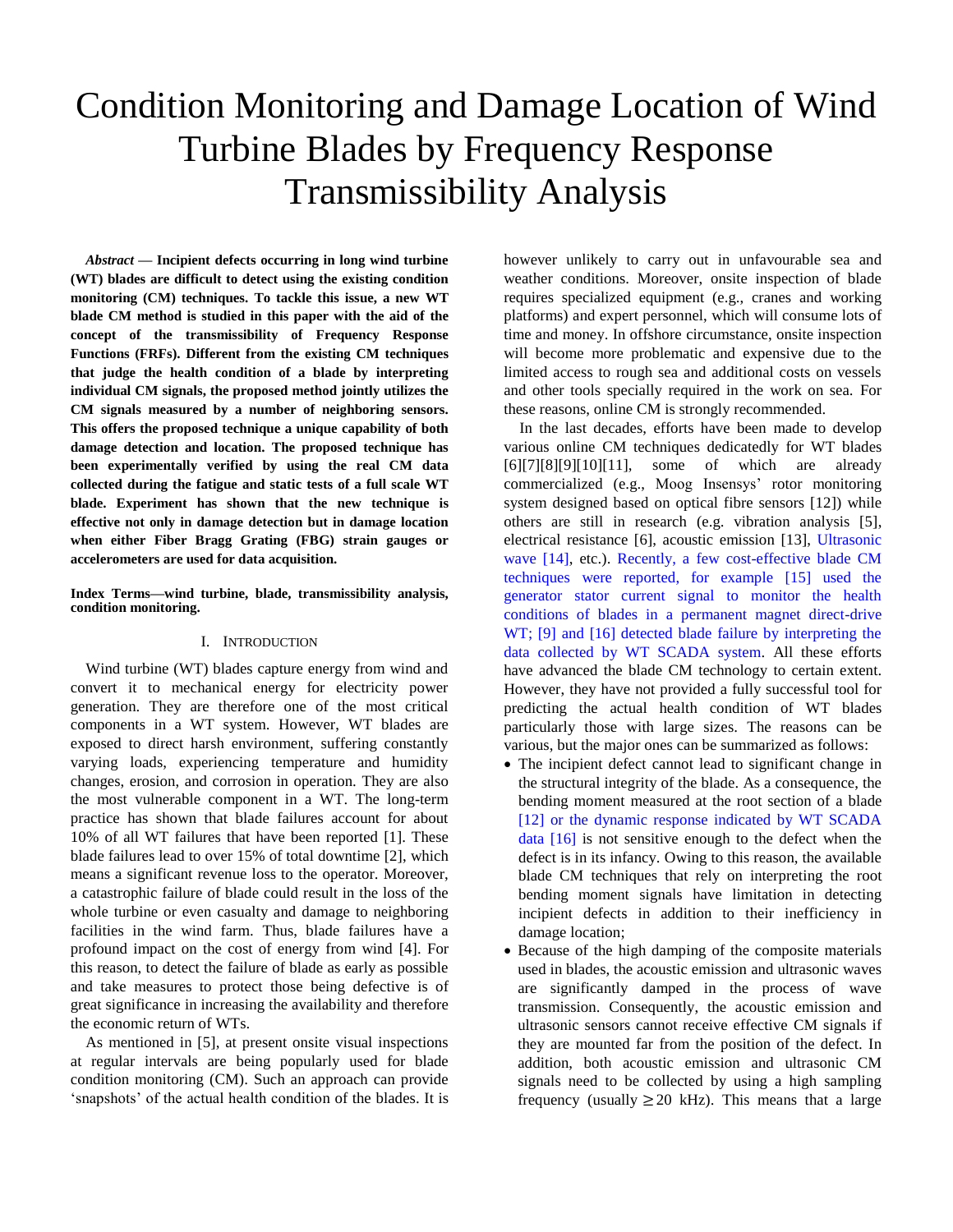amount of data will be collected by the data acquisition system within a short time, and consequently a big data 'mountain' will be formed in the end of the 20 to 30 years service life of a blade. Then, how to manage and analyze these data becomes a big challenge to the operator;

- WT blades are subjected to constantly varying loads in operation. The varying loads and structural damage are always coupled together to take effect on the dynamic response of the blade [9]. As it is unlikely to decouple their effects, the varying loads can modulate the CM signals and consequently lead to false alarms, which not only discount the added value of the CM systems but increase the unnecessary site visit, prolong the downtime, and enlarge the revenue loss [17]. So, how to develop a load-independent blade CM technique is one of the tough tasks in wind power industry today;
- The energy capturing performance/efficiency is often used as an indicator of the structural health condition of WT blades [9][18]. However, the degeneration in performance/efficiency does not necessarily mean the presence of structural damage in a blade. For instance, the ice and snow built up on blade surfaces can change the surface roughness, thus decrease the energy capturing efficiency of the blade. In such a circumstance, the degenerated performance/efficiency can recover automatically once the ice and snow on the blade melt at warm air temperatures. But the degeneration caused by structural damage or the poor surface roughness due to erosion and corrosion will be permanent and unrecoverable. Up to date, how to distinguish the true reason of the performance/efficiency degeneration of a WT blade and determine whether it is necessary to take action to deal with the change is a challenging issue to solve.

The aforementioned limitations do challenge the reliability of blade CM results. However, in view of the potentially significant contribution of reliable CM in improving the economic return of WTs, it is of significance to make effort to achieve such a technique particularly before the massive deployment of WTs in the following years. The work presented in this paper is part of the effort for reaching such an objective.

The paper proposes a new blade CM method based on the concept of the transmissibility of Frequency Response Functions (FRFs) [19][20]. The novelties can be briefly summarised as follows: (1) the ratios of the frequency responses are used for the calculation of CM criterion, which, to certain extent, can mitigate the effect of varying loads and therefore improves the reliability of blade CM result; (2) damage location can be easily achieved via the proposed technique thanks to the advantage of the FRF transmissibility analysis; consequently, the value of the CM criterion is not only a reliable indicator of the actual health condition of the blade but a useful tool for accurate damage location; (3) since the proposed CM criterion responds only

to the degenerated performance/efficiency caused by structural damage, the false alarms due to the ice and snow built up on blade surfaces can be fully avoided; and (4) the proposed technique is able to work very well despite the types of the sensors that are used for data acquisition. In this study, the effectiveness of the proposed technique in blade CM and damage location has been verified by applying the technique to monitoring the structural integrity of a full scale WT blade during its fatigue and static tests. More details about this work are depicted in Sections II and III.

Potentially, the CM technique developed in this paper is applicable to two scenarios in wind power practice:

- (1) Laboratory test of WT blades. Nowadays, a number of WT blade testing centres, such as NREL, Narec, VMC, SGS, and Denmark's National Test Centre, are operating commercially to accelerate the design and development of long blades for giant WTs with the capacity of >5MW. In blade tests, visual inspection is often used for structural health assessment, which consumes time and moreover is difficult to find incipient defects occurring in the blades [21]. The technique proposed in this paper can help to accomplish the blade CM and fault detection efficiently via interpreting the measured signals online;
- (2) CM WT blades in operation. The technique proposed in this paper is superior to the existing WT blade CM techniques in both fault detection and fault location as long as the required CM information along blade span can be collected properly. For those WT blades in operation, the kind of information along blade span can be collected by various means, such as distributed strain/stress transducers [22]. However, it is aware that the installation of distributed strain/stress transducers on operational blades will be a tough issue. To allow an easy data acquisition, a non-contact measurement method with the aid of stereo imaging camera is being studied by the authors. The relevant research achievements will be reported separately.

#### II. METHODOLOGY

WT blades are typically constructed using fibrereinforced polymeric composites and sandwich structures. Moreover, their geometries (e.g. the aerofoil chord length) vary gradually along span-wise direction. It is therefore a challenging task to develop an accurate analytical model for WT blades. For simplification, in the present study, we regard a WT blade to be a multi-degree-of-freedom (MDOF) system consisting of a number of sections, as shown in Fig.1.

In Fig.1, three neighbouring sections are denoted as sections  $i - 1$ , i and  $i + 1$  with masses  $m_{i-1}$ ,  $m_i$  and  $m_{i+1}$ , respectively. The sections  $i - 1$  and i are connected via stiffness  $k_{i-1,i}$  and damping  $c_{i-1,i}$ ; and the sections i and i + 1 are connected via  $k_{i,i+1}$  and  $c_{i,i+1}$ . Consequently, when an external load, either distributed or concentrated, is applied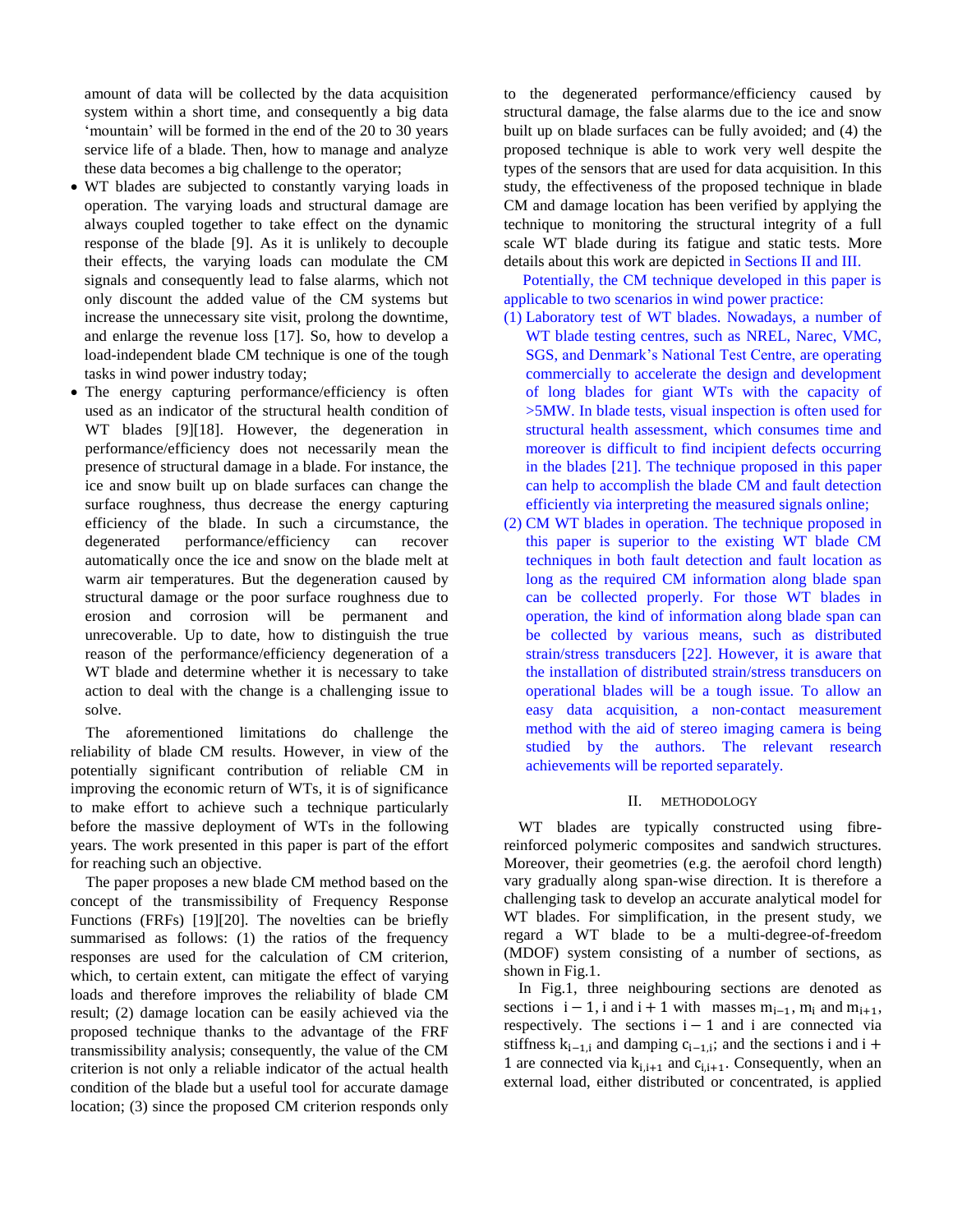to the blade, the dynamic response of the blade can be expressed by the following equation:



Fig.1 The model of a wind turbine blade.

$$
\mathbf{M}\ddot{\mathbf{X}}(t) + \mathbf{C}\dot{\mathbf{X}}(t) + \mathbf{K}\mathbf{X}(t) = \mathbf{F}(t)
$$
 (1)

where,  $X(t)$  represents the vector of displacement responses along the blade,  $M$ ,  $C$  and  $K$  denote the mass, damping and stiffness matrices, respectively,  $\bf{F}$  is the matrix of external forces.

It can be inferred that when a local defect occurs in section i, the values of  $c_{i-1,i}$ ,  $c_{i,i+1}$ ,  $k_{i-1,i}$  and  $k_{i,i+1}$  will change correspondingly; whilst the damping and stiffness in other blade sections may not change. This inspires the thought of this paper to develop a damage detection and location technique for WT blades by the approach of FRF transmissibility analysis. Since the corresponding values of damping and stiffness are dependent only on the structural integrity of the blade, the CM technique developed based on this idea will respond only to those changes caused by structural damage. Thanks to this merit of the technique, the false alarms due to the ice and snow built up on blade surfaces can be fully avoided.

Assume when an external force  $f(t)$  is applied to the blade,  $x_i(t)$  and  $x_k(t)$   $(t = t_0, t_1, ..., t_{N-1})$  are the data series measured by two neighboring sensors mounted on the blade. The frequency spectra of  $f(t)$ ,  $x_i(t)$  and  $x_k(t)$  can be readily obtained by performing the following Discrete Fourier transforms (DFT):

$$
\begin{cases}\n\mathcal{F}_f(j\omega) = \sum_{n=0}^{N-1} f(t_n) e^{-jn\omega/f_s} \\
\mathcal{F}_{x_i}(j\omega) = \sum_{n=0}^{N-1} x_i(t_n) e^{-jn\omega/f_s} \\
\mathcal{F}_{x_k}(j\omega) = \sum_{n=0}^{N-1} x_k(t_n) e^{-jn\omega/f_s}\n\end{cases} (2)
$$

where  $f_s$  refers to sampling frequency, and  $N$  is the total number of data used for the DFT analysis.

Denote the FRFs of the  $i$ -th and  $k$ -th blade sections with respect to the external force  $f(t)$  as  $R_{x_i}(j\omega)$  and  $R_{x_k}(j\omega)$ , then the frequency component of  $\mathcal{F}_{x_i}(j\omega)$  and  $\mathcal{F}_{x_k}(j\omega)$  at the r-th frequency  $\omega_r$  can be written as

$$
\begin{cases} \mathcal{F}_{x_i}(j\omega_r) = R_{x_i}(j\omega_r)\mathcal{F}_f(j\omega_r) \\ \mathcal{F}_{x_k}(j\omega_r) = R_{x_k}(j\omega_r)\mathcal{F}_f(j\omega_r) \end{cases} \tag{3}
$$

then in accordance with the concept of the transmissibility of the FRFs [19], the transmissibility of the FRFs at frequency  $\omega_r$  can be described as

$$
T_{i,k}(j\omega_r) = \frac{R_{x_i}(j\omega_r)}{R_{x_k}(j\omega_r)}
$$

$$
= \frac{\mathcal{F}_{x_i}(j\omega_r)/\mathcal{F}_f(j\omega_r)}{\mathcal{F}_{x_k}(j\omega_r)/\mathcal{F}_f(j\omega_r)}
$$

$$
= \frac{\mathcal{F}_{x_i}(j\omega_r)}{\mathcal{F}_{x_k}(j\omega_r)}
$$
(4)

This indicates that  $T_{i,k}(j\omega_r)$  can be estimated directly from the spectra  $\mathcal{F}_{x_i}(j\omega_r)$  and  $\mathcal{F}_{x_k}(j\omega_r)$ . In order to minimize the negative effects of measurement errors, multiple tests are often carried out for reaching an average transmissibility, i.e.

$$
T_{i,k}(j\omega_r) = \frac{1}{M} \sum_{m=1}^{M} T_{i,k}^m(j\omega_r)
$$
  
= 
$$
\frac{1}{M} \sum_{m=1}^{M} \left( \frac{f_{xi}^m(j\omega_r)}{f_{ik}^m(j\omega_r)} \right)
$$
 (5)

where, the superscript  $m = 1, 2, ..., M$  indicates the number of tests.

Use the transmissibility of the FRFs obtained when the blade has perfect structural integrity as benchmark, then a new CM criterion  $C_{i,k}$  can be defined as

$$
C_{i,k} = \frac{1}{N} \sum_{r=1}^{N} \left[ T_{i,k}(j\omega_r) - T_{i,k}^*(j\omega_r) \right]
$$
 (6)

where  $T_{i,k}^*(j\omega_r)$  refers to the transmissibility of the FRFs at frequency  $\omega_r$  obtained when the blade is perfect in integrity.

From the above equations, it can be inferred that:

- Instead of investigating the variation tendencies of individual CM signal in either frequency or amplitude, the transmissibility analysis realizes blade CM by monitoring the correlation of different blade sections in dynamic response. Since the correlation between the measured responses of different sections relies on the local material and structural properties of the blade, the  $C_{i,k}$  will respond as long as the damage results in changes in these local properties of the blade;
- An evident change in the value of CM criterion  $C_{i,k}$  will indicate the presence of structural defect in the vicinity of either sensor  $s_i$  or  $s_k$ . The further development of the defect will be characterized by the increasing tendency of the value of  $C_{i,k}$ ;
- As the transmissibility of the FRFs reflects the relationship between the frequency responses of neighbouring blade sections, the simultaneous increase of the values of  $C_{a,b}$  and  $C_{b,c}$  suggests that a defect is present in the blade section where the sensor '*b*' is installed. This implies that the proposed CM criterion has an attractive damage location capability. Moreover, the comparison of the values of  $C_{a,b}$  and  $C_{b,c}$  can further enhance such a capability and lead to a more accurate prediction to the position of the defect. As Fig.2 shows,  $C_{a,b} > C_{b,c}$  indicates that the defect locates at the left side (i.e. the side of sensor 'a'), while  $C_{b,c} > C_{a,b}$ indicates that the defect locates at the right side (i.e. the side of sensor '*c*').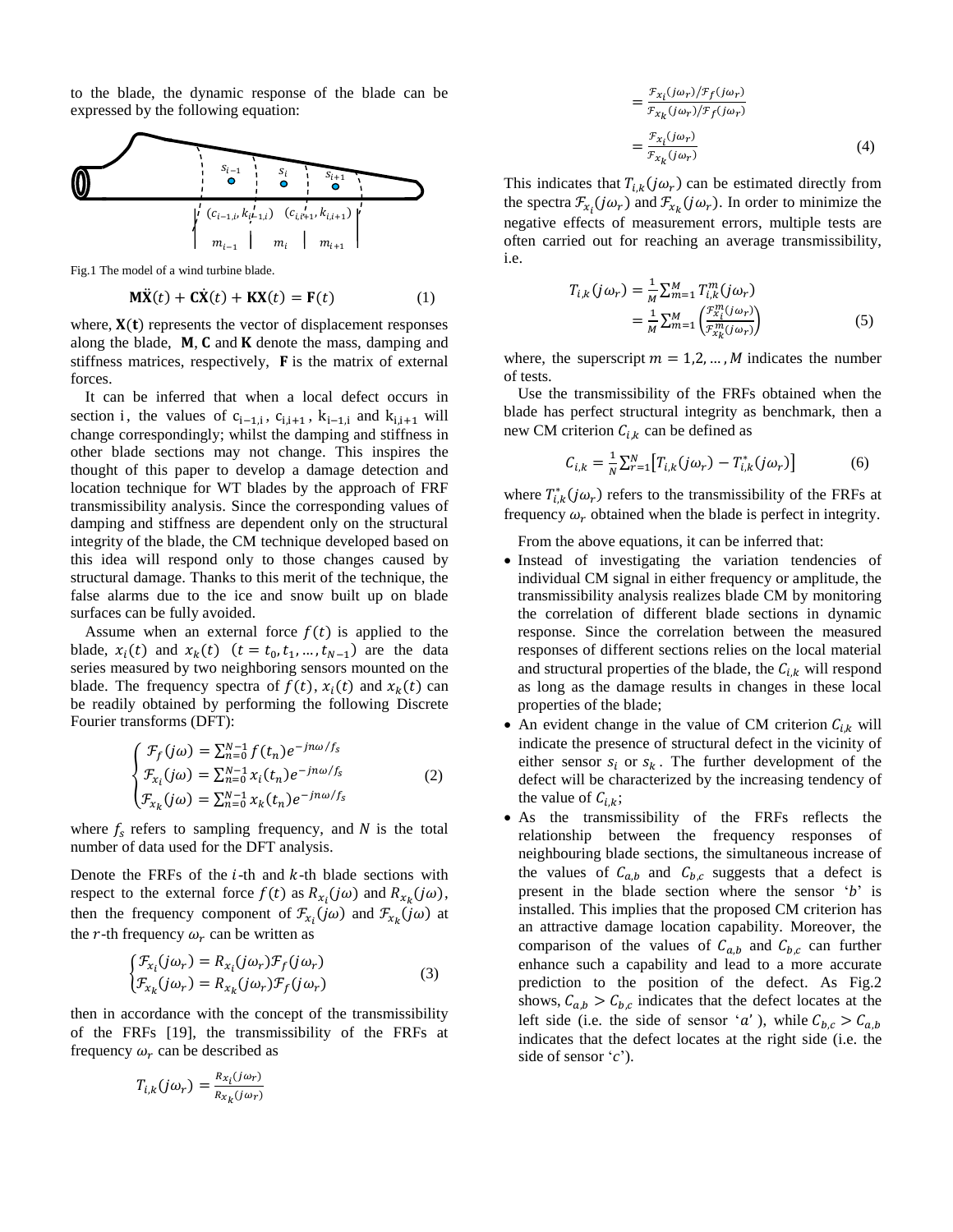

#### III. VERIFICATION EXPERIMENTS

To verify the proposed technique, experiments paired with the fatigue and static tests of a full scale WT blade were conducted. The blade being tested was over 40 m long. Its natural frequency in flap direction was 0.83 Hz. As Fig.3 shows, part of the tip section of the blade had been cut off in advance before the test, so that the blade would not touch the ground at large deflections.

|                 |  | ACCO-ACC1-ACC2-ACC3-ACC4-ACC5 |  |  |                                              |  |
|-----------------|--|-------------------------------|--|--|----------------------------------------------|--|
| --------------- |  |                               |  |  | FBG0 FBG1 FBG2 FBG3 FBG4 FBG5 FBG6 FBG7 FBG8 |  |
|                 |  |                               |  |  |                                              |  |

Fig.3 Transducers installed on the blade.

In the experiments, two sets of sensors were mounted on the blade. The first set consists of 9 Fibre Bragg Grating (FBG) sensors; and the second comprises 6 accelerometers. Both sets of sensors were installed along the span-wise direction of the blade. In view of defects are most likely to occur in the loading area of the blade, the sensors were deployed mainly in this area (see Fig.3). In addition, for facilitating data management two separate data acquisition systems were used in the test. One was for collecting data from FBG strain gauges by using a sampling frequency of 20 Hz; another for collecting data from accelerometers by using a sampling frequency of 100 Hz.

It is worth noting that the fatigue test of a full scale blade usually lasts for a few weeks. During the period, regular breaks are often arranged for visual inspection and system maintenance. During the period of the test, data were collected from the FBG strain gauges when the fatigue test was running; while the accelerometer data were collected only when the hammer-striking tests were conducted during the break of fatigue tests for checking blade health status.

As the purpose of the tests was to verify the long-term reliability of the blade being tested and assess its capability of withstanding ultimate loads, a static test of the blade was accordingly conducted after the blade experienced 10<sup>8</sup> fatigue cycles in flap direction. Following the static test, more fatigue tests were performed again so that the extreme life cycle of the blade could be acquired. Fig.4 is an illustration of the static test and relevant facilities.

From Fig.4, it is seen that the section of the blade where the sensors FBG5 and ACC3 were mounted suffers large tension and compressive stresses in the static test, which directly resulted in the de-bonding of the adhesive joint

between the spar beam and the aero-shell of the blade. Accordingly, defects were observed first in this area in the subsequent fatigue tests.



Fig.4 Schematics of static test of the blade.

The observation shows that in the experiments, the incipient defect was characterized by a number of swells and ripples emerging in a local region of the surface of the blade. Then, these swells and ripples evolved to be cracks, which propagate along the fibres of the composite material, as shown in Fig.5.



Fig.5 Demonstration of surface cracks. (a) Perfect blade; (b) Severity level 1; (c) Severity level 2; (d) Severity level 3; (e) Severity level 4.

As a consequence of the growth of these cracks, the structural integrity of the blade starts to degenerate gradually. However, when the degeneration is minor it can hardly be detected through observing the time waveforms or the frequencies of the CM signals. This is why available blade CM methods often show inefficiency in detecting infantile defects. For this reason, the research reported in this paper is an effort to detect the incipient blade defect thus protects the defective blade early and avoids catastrophic failure.

Considering a large amount of data collected from both sets of sensors FBG0-FBG8 and ACC0-ACC5 (see Fig.3) will be used to calculate the CM criterion  $C_{i,k}$  in this verification experiment and it is unlikely to present all these data in the limited context of this paper, an illustrative example of these data are shown in Fig.6 for the purpose of demonstration. Where, Fig.6a shows the example data collected from the strain gauges FBG0-FBG8, and Fig.6b shows the data from the accelerometers ACC0-ACC5. The corresponding frequency spectra of these signals obtained by the DFT are shown in Fig.7 in order to disclose the frequency compositions of these CM signals.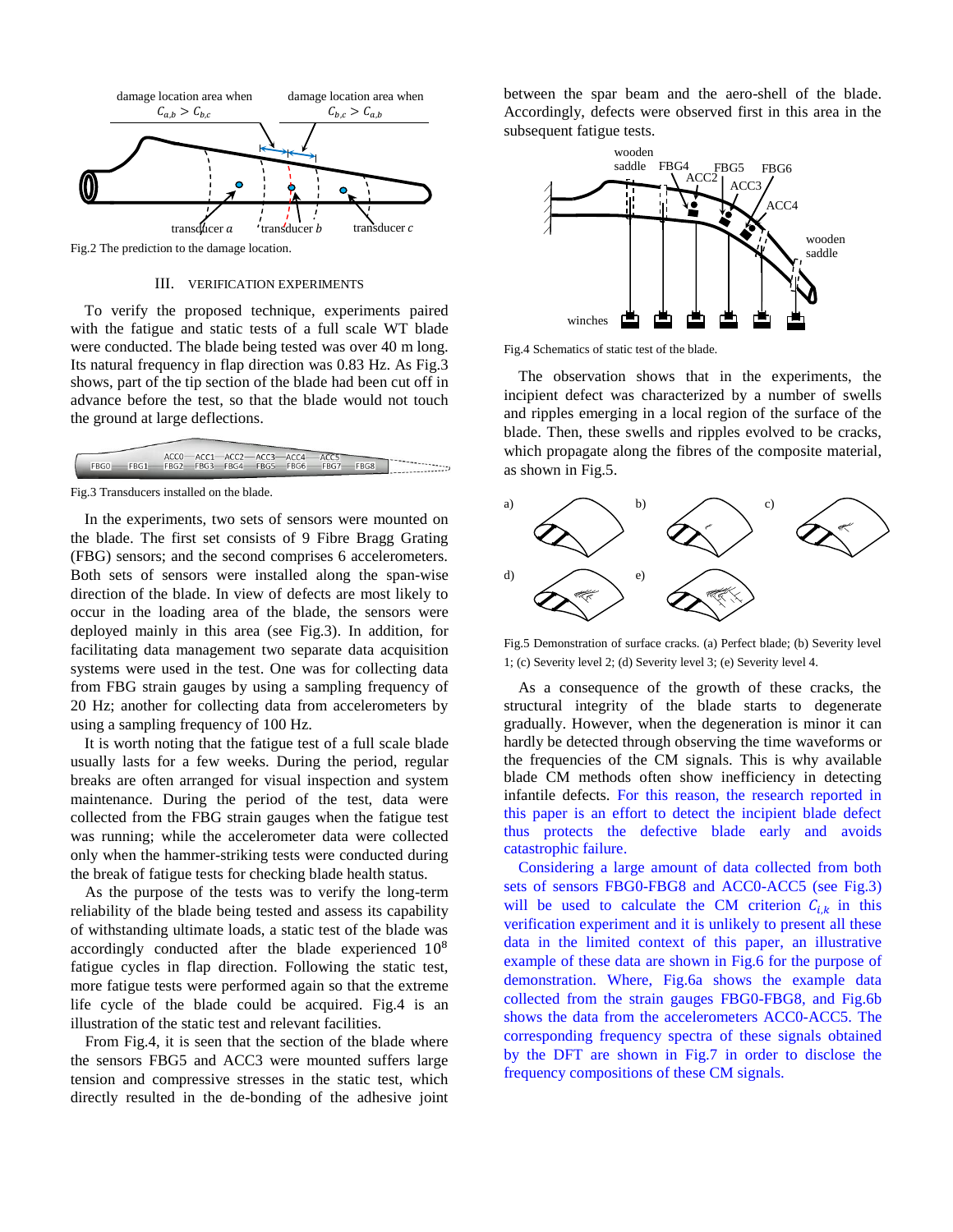

Fig.6 Sample data. (a) Data from the FBG strain gauges; (b) Data from accelerometers.



Fig.7 Frequency spectra of the sample data. (a) For data from the FBG strain gauges; (b) For data from accelerometers.

Herein, it is worth noting that in the hammer-striking tests, the region near the sensors FBG7 and ACC5 was selected as the hammer-striking position based on the assumption that the slim section near blade tip can produce better response to the strike than the thicker section at blade root does.

From the example data shown in Figs. 6 and 7, it is seen that the FBG strain gauge signals collected from different locations are different in amplitude. But their oscillations are dominated by the same frequency, which is pre-set in the control system for controlling the flapping period of the blade in the fatigue test. Since resonant testing [21] was adopted in the fatigue test. The frequency observed from Fig.7a should be the same or at least close to the natural frequency of the blade. The value of the frequency can be also perceived from the results shown in Fig.7b, although the acceleration signals collected from the far locations from the hammer-striking position (i.e. Acc0, Acc1, and Acc2) are unable to indicate this frequency very well.

To verify the CM capability of the proposed technique, 105 sets of FBG strain gauge data and 20 sets of acceleration data collected in different structural integrity circumstances were selected to fulfil the purpose of verification, see Table 1. As defect was never observed before the static test, the data collected before the static test was used for calculating the benchmark transmissibility of the FRFs  $T_{i,k}^*(j\omega_r)$  in (6), the data obtained after the static test were used for calculating the transmissibility function  $T_{i,k}(j\omega_r)$ .

| Table 1. The data used for verification. |
|------------------------------------------|
|------------------------------------------|

| <b>Health condition</b><br>of the blade | Number of data sets<br>collected from FBG<br>strain gauges | Number of data sets<br>collected from<br>accelerometers |
|-----------------------------------------|------------------------------------------------------------|---------------------------------------------------------|
| Health blade                            | 40                                                         | 4                                                       |
| Blade with the<br>defect of level 1     | 20                                                         | 4                                                       |
| Blade with the<br>defect of level 2     | 20                                                         | 4                                                       |
| Blade with the<br>defect of level 3     | 10                                                         | 4                                                       |
| Blade with the<br>defect of level 4     | 15                                                         | 4                                                       |
| <b>Total</b>                            | 105                                                        | 20                                                      |

As Table 1 shows, the selected data cover the entire development process of the defects (i.e. a cluster of cracks emerging on the surface of the blade) from their initial to further propagation. The cracks were located near the sensors FBG5 and ACC3 and at the side of sensors FBG4/ACC2 (see Fig.8).

the area where the cluster of cracks developed

|      |                                         |  |  | ACCO-ACC1-ACC2-ACC3-ACC4-ACC5 |         |
|------|-----------------------------------------|--|--|-------------------------------|---------|
| FBG0 | FBG1 FBG2 FBG3 FBG4 FBG5 FBG6 FBG7 FBG8 |  |  |                               | ------- |
|      |                                         |  |  |                               |         |

Fig.8 The location of the defects.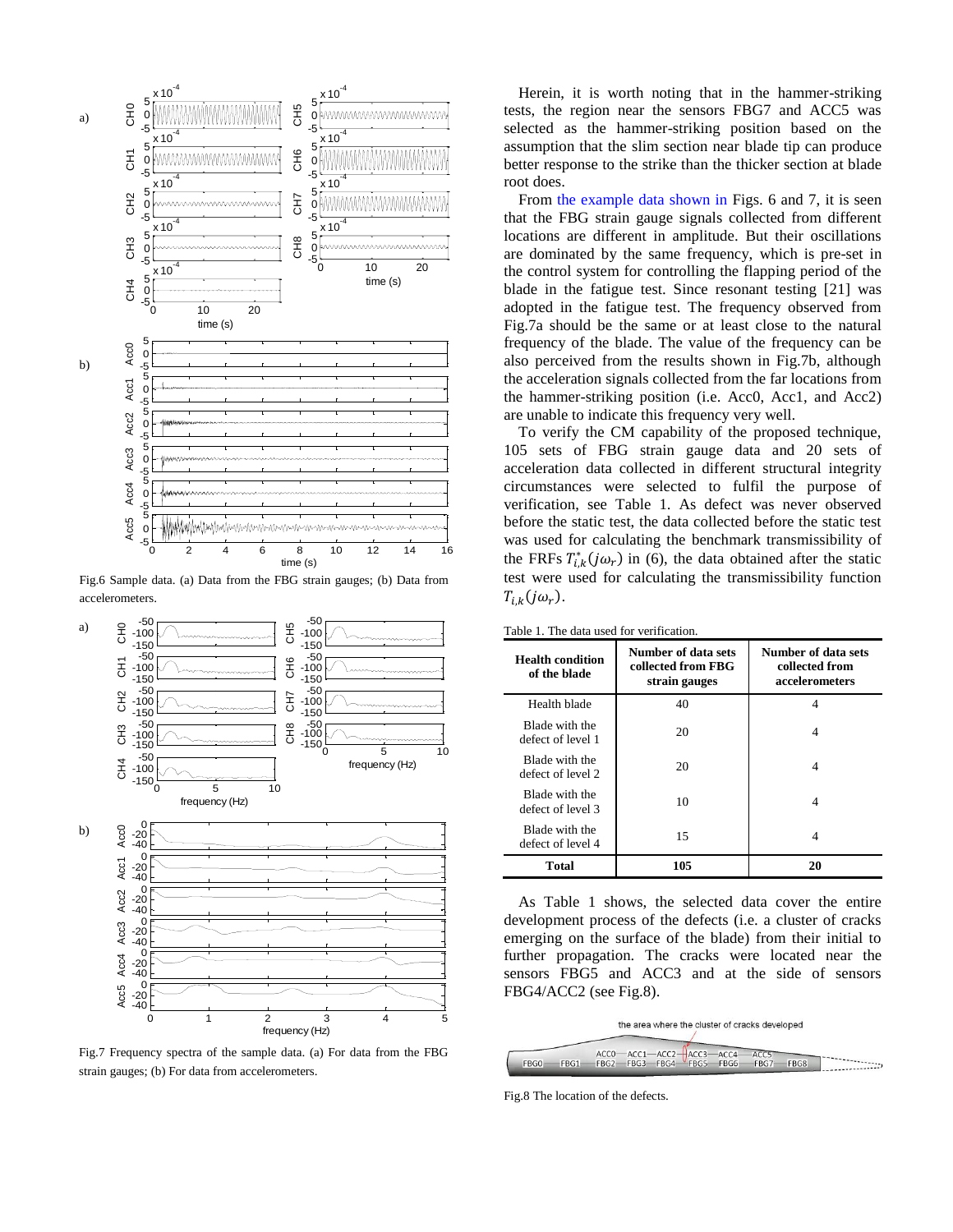Assume the blade is perfect in structural integrity before the static test and use the data measured at the early fatigue and hammer-striking tests as benchmark data. Set the number of tests defined in (5) to be  $M = 2$ , then the 105 FBG strain gauge data and 20 accelerometer data listed in Table 1 were calculated by using the methodology described in Section II. The calculation results are shown in Fig.9.



Fig.9 Blade condition monitoring results. (a) from the FBG strain gauge data; (b) from the acceleration data.

From Fig.9, it is found that:

- The proposed technique works very well whatever the FBG strain gauges or the accelerometers are used as the sensors for data acquisition. In the absence of the defects, the CM criterion  $C_{i,k}$  does not show evident change in value;
- The CM criterion  $C_{i,k}$  is alert to the presence of the defects. Its value shows a significant increase immediately as soon as the defects are present. Moreover, the value increases gradually with the continual propagation of the cracks;
- The resultant  $C_{ik}$  shown in Fig.9a suggests that the defects are located near the sensor FBG5; and the resultant  $C_{i,k}$  shown in Fig.9b suggests that the defects are near accelerometer ACC3. By referring to Fig.8, it is

found that both sets of CM data give a correct prediction to the position of the defects;

In the presence of the defects,  $C_{4,5} > C_{5,6}$  in Fig.9a and  $C_{2,3} > C_{3,4}$  in Fig.9b. This indicates that the defects are located near the sensors FBG5/ACC3 and at the side of the sensors FBG4/ACC2. Obviously, such a prediction very well matches the observation shown in Fig.8.

#### IV.CONCLUDING REMARKS

Large modern WTs require reliable CM techniques to assure their long-term reliability, availability and economic return. The research depicted in this paper is part of the effort for meeting such a need. With the aid of the concept of the transmissibility of FRFs, a new CM technique has been developed dedicatedly for monitoring long WT blades. Experimental data analysis has shown that the proposed technique is effective not only in detecting the defects occurring in a blade but in locating their positions when either FBG strain gauges or accelerometers are used as the sensors for data acquisition. However, since the proposed CM criterion responds only to the blade performance/efficiency degeneration caused by structural damage, the proposed technique cannot be applied to detect the ice and snow built up on blade surfaces. In addition, as a long WT blade is essentially a complicated nonlinear MDOF system, the system nonlinearities would significantly amplify the effect of external loads on the CM results. Therefore, how to apply the lab research achievements to the practical CM of long WT blades in operation is still an issue worthy to further study. To address these issues, further researches are undergoing. The relevant achievements will be reported in future publications.

#### **REFERENCES**

- <span id="page-6-0"></span>[1] J. Ribrant and L. Bertling, "Survey of failures in wind power systems with focus on Swedish wind power plants during 1997-2005," *IEEE Transactions on Energy Conversion*, vol.22, no.1, pp 167-173, 2007.
- <span id="page-6-1"></span>[2] P. Tavner, *Offshore Wind Turbine: Reliability, Availability & Maintenance*. IET Press, ISBN: 978-1-84919-229-3, 2012.
- [3] K. Fischer, F. Besnard, and L. Bertling, "Reliability-centered maintenance for wind turbines based on statistical analysis and practical experience," *IEEE Transactions on Energy Conversion*, vol. 27, no. 1, pp 184-195, 2012.
- [4] F. Besnard and L. Bertling, "An approach for condition-based maintenance optimization applied to wind turbine blades," *IEEE Transactions on Sustainable Energy*, vol.1, no.2, pp 77-83, 2010.
- <span id="page-6-2"></span>[5] P. Caselitz and J. Giebhardt, "Rotor condition monitoring for improved operational safety of offshore wind energy converters," *[ASME Journal of Solar Energy Engineering](http://ieeexplore.ieee.org/xpl/RecentCon.jsp?punumber=4374554)*, vol.127, pp 253-261, 2005.
- <span id="page-6-3"></span>[6] C.C. Ciang, J.R. Lee, and H.J. Bang, "Structural health monitoring for a wind turbine system: a review of damage detection methods, *Measurement Science and Technology*, vol.19, pp 1–20, 2008.
- [7] Y. Amirat, M.E.H. Benbouzid, E. Al-Ahmar, B. Bensaker, and S. Turri, "A brief status on condition monitoring and fault diagnosis in wind energy conversion systems," *[Renewable and Sustainable](http://ieeexplore.ieee.org/xpl/RecentIssue.jsp?punumber=60)  [Energy Reviews](http://ieeexplore.ieee.org/xpl/RecentIssue.jsp?punumber=60)*, vol.13, pp 2629–2636, 2009.
- <span id="page-6-4"></span>[8] W. Yang, P. Tavner, C. Crabtree, Y. Feng, and Y. Qiu, "Wind turbine condition monitoring: technical and commercial challenges," *Wind Energy*, vol.17, no.5, pp 673-693, 2014.